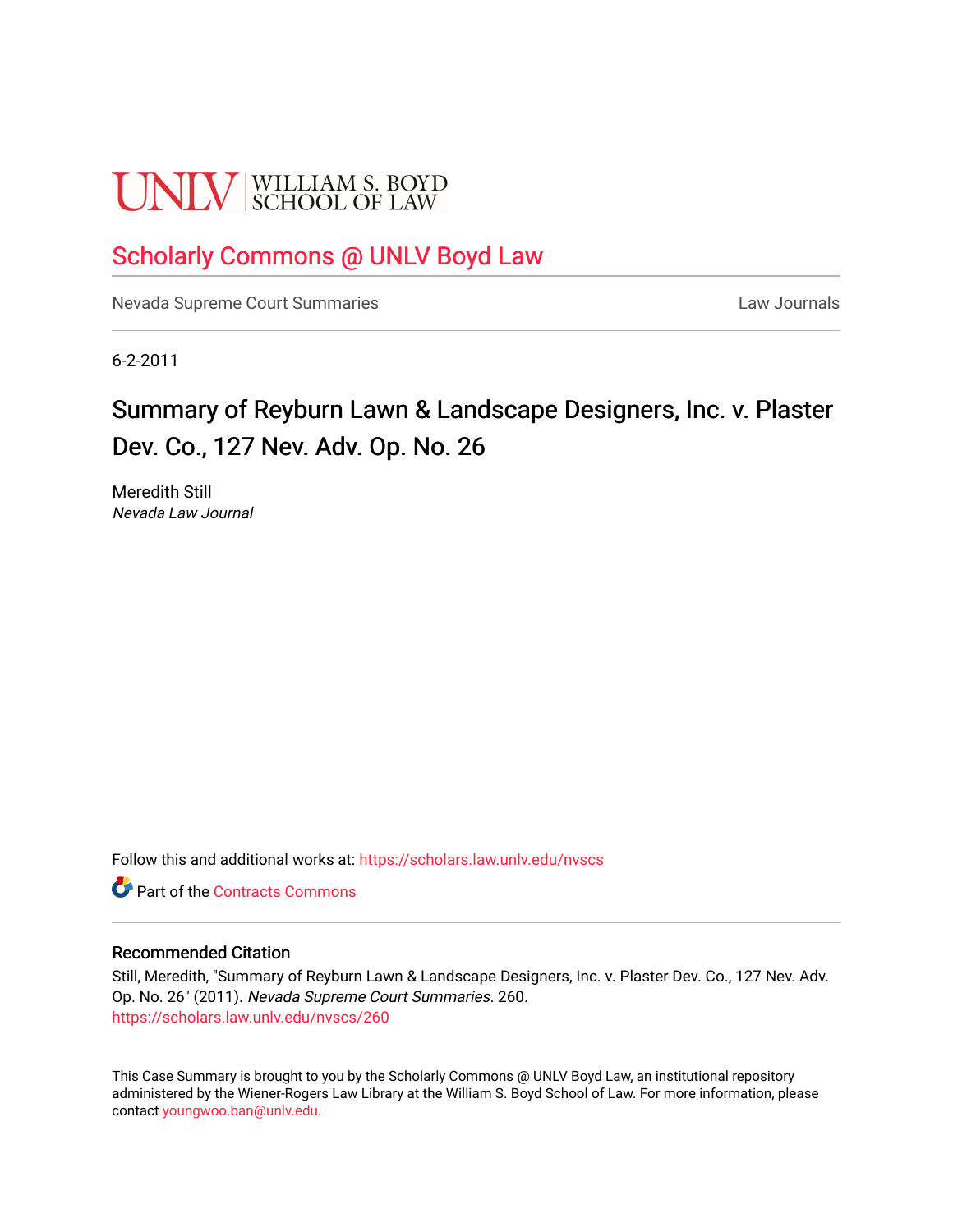*Reyburn Lawn & Landscape Designers, Inc. v. Plaster Dev. Co*., [1](#page-1-0)27 Nev. Adv. Op. No. 26 (June 2, 2011)<sup>1</sup>

#### CONTRACTS—INDEMNITY

#### **Summary**

 An appeal of the district court's judgment regarding an indemnity clause between the general contractor and subcontractor in a construction defect action.

#### **Disposition/Outcome**

 The Supreme Court of Nevada held that: (1) the parties' contract did not explicitly or expressly state that Appellant would have to indemnify Respondent for Respondent's own negligence, (2) there was conflicting evidence of Appellant's liability, and (3) any award of attorney fees to Respondent should have been limited to those fees and damages incurred defending against the causes of action concerning Appellant's scope of work. Consequently, the Court reversed the district court's judgment and remanded the matter for a new trial.

#### **Factual and Procedural History**

 Plaster Development Company, Inc. ("Plaster") was the developer and general contractor for the Marble Canyon residential construction project in Las Vegas, Nevada. Plaster contracted with Bill Young's Masonry, Inc. to construct and backfill the retaining walls and to construct sidewalls. Plaster also contracted with Reyburn Lawn & Landscape Designers, Inc. ("Reyburn")<sup>[2](#page-1-1)</sup> to perform the rough and final grading of the building lots.<sup>[3](#page-1-2)</sup> However, Reyburn did not design or construct any of the retaining walls or sidewalls in Marble Canyon. Once Bill Young's Masonry finished building the sidewalls, Reyburn completed its duties by clearing away any excess materials.

Soon after homeowners moved into Marble Canyon in 1996, they made several complaints about both the retaining walls and sidewalls. In May 2000, the homeowners filed a class action complaint against Plaster, alleging that the perimeter retaining walls and sidewalls were defective as a result of improper design, preparation, materials, and construction. In March 2002, Plaster brought a third-party complaint against Reyburn and Bill Young's Masonry for

 $\overline{\phantom{a}}$ 

<sup>&</sup>lt;sup>1</sup> By Meredith Still

<span id="page-1-1"></span><span id="page-1-0"></span> $2^2$  The contract contained an indemnification clause, which stated "Subcontractor agrees to save, indemnify, and keep harmless Contractor against any and all liability, claims, judgments or demands, including demands arising from injuries or death of persons…and damage to property, arising directly or indirectly out of the obligation herein undertaken or out of the obligations conducted by Subcontractor, save and except claims or litigation arising through the sole negligence or sole willful misconduct of Contractor, and will make good to and reimburse of Contractor of any expenditures, including reasonable attorney's fees. If requested by Contractor, Subcontractor will defend any such suits at the sole cost and expense of Subcontractor."

<span id="page-1-2"></span><sup>&</sup>lt;sup>3</sup> Rough grading occurs after the concrete pad or foundation of the home has been poured and establishes the basic elevation and drainage of the lot. Finish grading occurs near the end of construction and, in this case, required Reyburn to apply four inches of sand or topsoil on the lot and grade it to allow water to drain away from the home, retaining walls, and sidewalls.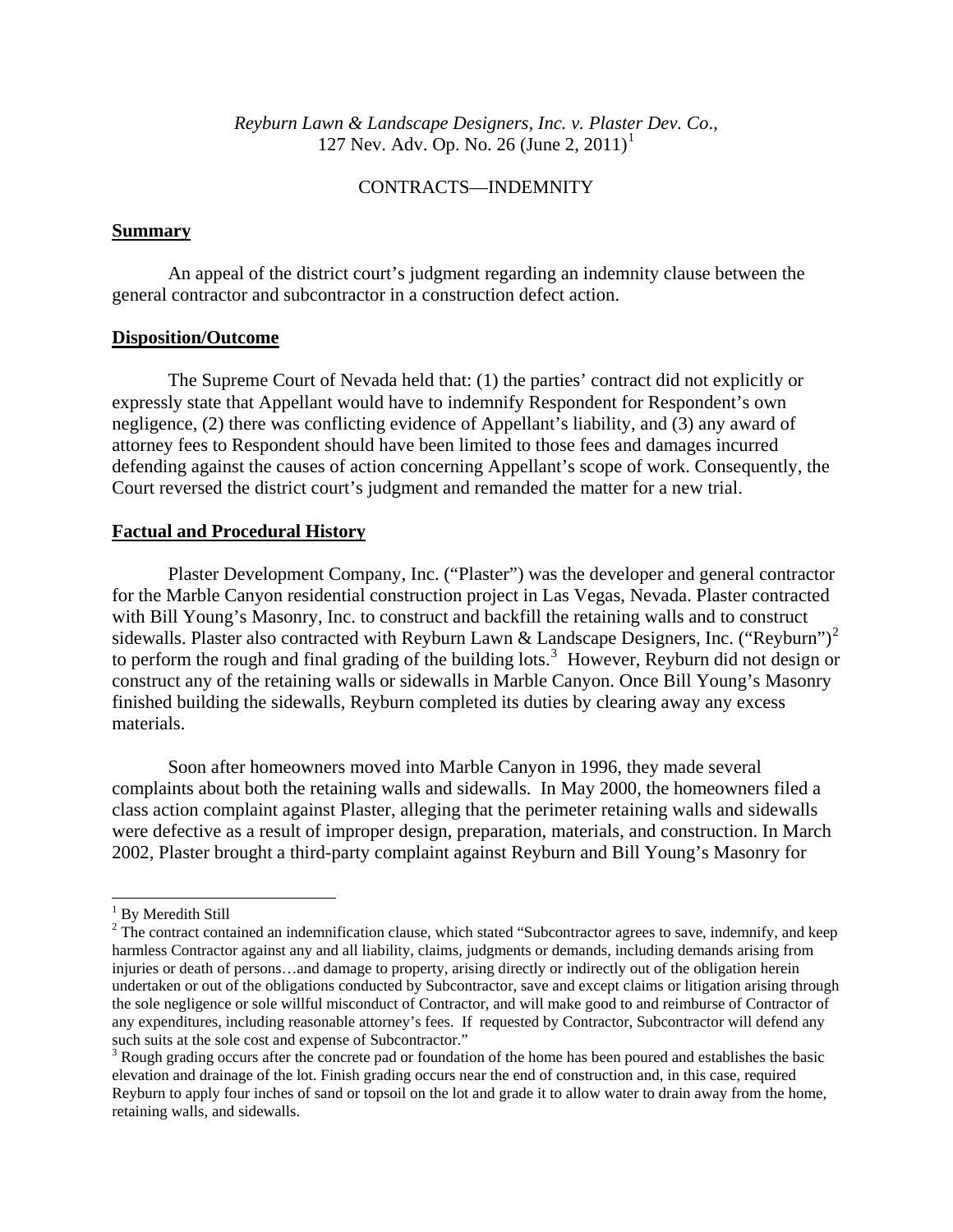indemnity and/or contribution.<sup>[4](#page-2-0)</sup> Plaster also asserted a breach of contract claim against Reyburn for failing to defend. Reyburn answered, denying any liability.

 In the spring of 2004, the homeowners, Plaster, and Reyburn proceeded to trial, which focused on the homeowner's claims.<sup>[5](#page-2-1)</sup> Nevertheless, Plaster made arguments pertaining to Plaster's third-party complaint against Reyburn, claiming that Reyburn contributed to the retaining walls' defectiveness by obstructing drainage at the base of the wall when it performed the final grading of the building lot. Reyburn's owner conceded in his trial testimony that a contractor should not cover a wall's drainage system with sand and that, if his employees had covered the drainage openings with sand, it would have been a mistake. $6$ 

As a result, Plaster orally moved for judgment as a matter of law against Reyburn on the contractual indemnity and breach of contract causes of action. The district court granted to motion after minimal argument by counsel and without any briefing on the issues, explaining that the evidence demonstrated that Plaster was not solely negligent in causing the damages and that the lack of sole negligence triggered the indemnity clause between the parties.<sup>[7](#page-2-3)</sup> The jury ultimately awarded damages to the homeowners, attributing one percent fault to the homeowners and a ninety-nine percent fault to Plaster.

Following the verdict, all parties filed post-trial motions. The district court held a hearing on the motions in August 2004 and made an oral ruling denying Reyburn's motion for a new trial. The court held a supplemental hearing on the remaining post-trial motions in June 2005, but none of the pending motions were resolved because the trial judge resigned from the district court in December 2006. The case was reassigned to Judge Barker in 2007, and the parties renewed their post-trial motions. Judge Barker ultimately resolved the renewed motions in 2009, denying Reyburn's motion for new trial and finding that Reyburn was required to indemnify Plaster for all of the homeowners' claims.<sup>[8](#page-2-4)</sup>

Reyburn appealed, arguing that the trial judge erred by granting Plaster's motion for judgment as a matter of law on the indemnity and breach of contract claims, and that it was error to order Reyburn to pay all of Plaster's attorney fees and costs related to the suit.

 $\overline{\phantom{a}}$ 

<span id="page-2-0"></span> $^{4}$  Prior to trial, Bill Young's Masonry settled with the homeowners and was removed from the action.

<span id="page-2-1"></span><sup>&</sup>lt;sup>5</sup> These claims included whether the design of the retaining walls was adequate, their conformance to the specifications and design, waterproofing and backfilling, and appropriate drainage. The homeowners also complained about the design of the sidewalls.

<span id="page-2-2"></span><sup>&</sup>lt;sup>6</sup> However, he also testified that even if sand was deposited over the drainage openings, sand is permeable and would have permitted the water the drain.

<span id="page-2-3"></span> $<sup>7</sup>$  Therefore, the district court limited the scope of Reyburn's closing argument, precluded submission of jury</sup> instructions or a verdict form, and barred the jury from determining Reyburn's liability, if any.

<span id="page-2-4"></span><sup>&</sup>lt;sup>8</sup> The district court entered judgment for Plaster, awarding attorney fees and costs against Reyburn in the sum of \$952,813.26 and interest in the amount of \$582,264.18 based on Reyburn's failure to defend contract claim.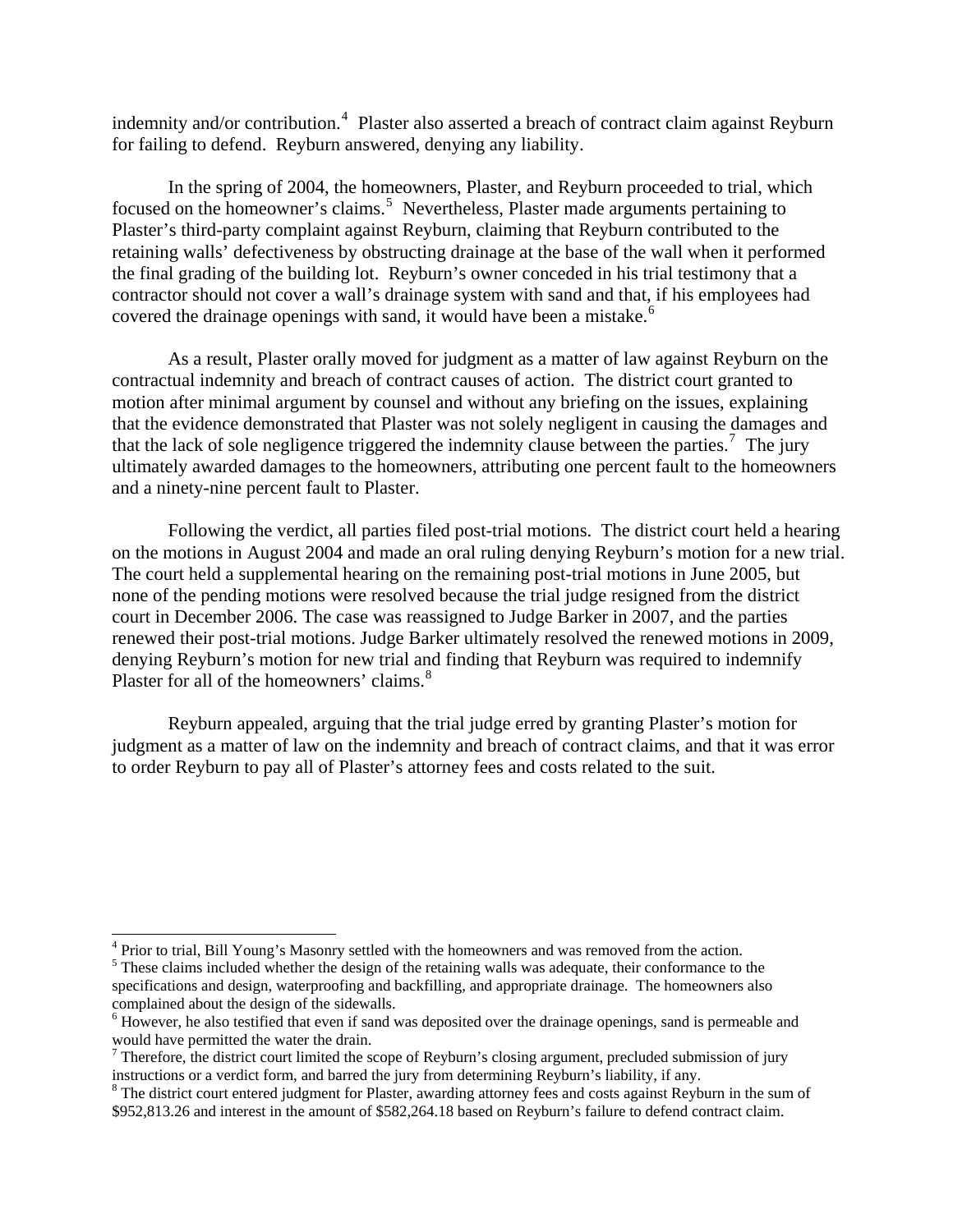#### **Discussion**

#### *Interpretation of the Indemnity Clause*

In *George L. Brown Insurance v. Star Insurance Co.*,  $\degree$  the Court adopted the rule that, although the parties are free to contractually agree to indemnify another for its own negligence, an "express or explicit reference to the indemnitee's own negligence is required."[10](#page-3-1) Therefore, "contracts purporting to indemnify a party against its own negligence will only be enforced if they clearly express such an intent and a general provision indemnifying the indemnitee 'against any and all claims,' standing alone, is not sufficient."<sup>[11](#page-3-2)</sup> The Court repeated its approval of the express negligence doctrine, which requires "the intent of the parties [to] be specifically stated within the four corners of the contract."<sup>[12](#page-3-3)</sup> After applying these principles to the case at bar, the Court concluded that since the indemnity clause was not explicit about whether Reyburn was required to indemnify Plaster even if Reyburn is not negligent, and whether the scope of the agreement includes indemnity for Plaster's contributory negligence, the clause necessarily covers only Reyburn's negligence.

 Because the indemnity clause was not explicit, and because the Court must strictly construe the indemnity clause's language, the Court concluded that there must be a showing of negligence on Reyburn's part to trigger Reyburn's duty to indemnify Plaster. Moreover, the indemnity clause does not contain a clear and unequivocal statement of the parties' intent for Reyburn to indemnify Plaster for Plaster's own negligence. Therefore, the Court held that Reyburn was required to indemnify Plaster only for liability or damages that can be attributed to Reyburn's negligence.

#### *Judgment as a Matter of Law—Contractual Indemnity*

The Court reviews a district court's order granting judgment as a matter of law de novo.<sup>[13](#page-3-4)</sup> If there is "conflicting evidence on a material issue, or if reasonable person could draw different inferences from the facts, the question is one of fact for the jury and not one of law for the  $court.$ <sup>"[14](#page-3-5)</sup>

The Court held that Reyburn's owner's testimony was not a clear, unequivocal statement of liability, and that he did not admit a fact adverse to Reyburn's claims. Rather, the owner's testimony was responsive to hypothetical conditions or practices. Thus, the Court concluded that the district court erred when it construed the owner's testimony as an admission of liability.

Additionally, the Court determined that a review of the record indicated that there was conflicting evidence regarding Reyburn's negligence. Because of the ambiguity in Reyburn's owner's testimony and the conflicting evidence presented by Plaster's and Reyburn's experts, the Court concluded that district court erred in granting judgment as a matter of law.

<sup>.&</sup>lt;br>9

<span id="page-3-2"></span><span id="page-3-1"></span><span id="page-3-0"></span><sup>&</sup>lt;sup>10</sup> *Id.* at 97.<br>
<sup>11</sup> *Id.* (quoting Camp, Dresser & McKee v. Paul N. Howard, 853 So. 2d 1072, 1077 (Fla. Dist. Ct. App. 2003)).<br>
<sup>12</sup> *Id.*<br>
<sup>13</sup> Winchell v. Schiff, 124 Nev. 938, 947, 193 P.3d 946, 952 (2008).

<span id="page-3-4"></span><span id="page-3-3"></span>

<span id="page-3-5"></span><sup>&</sup>lt;sup>14</sup> Banks v. Sunrise Hospital, 120 Nev. 822, 839, 102 P.3d 52, 64 (2004).